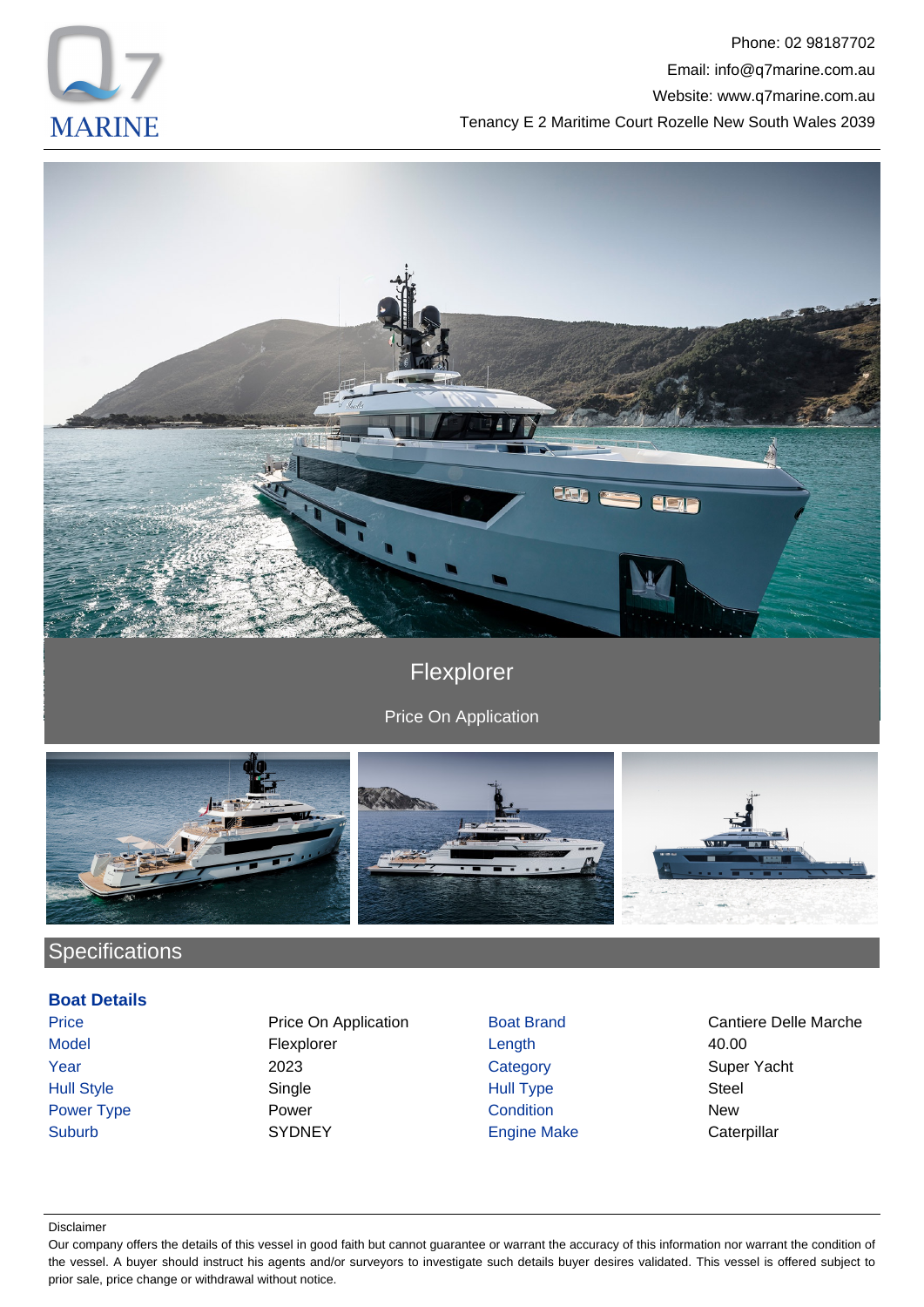

## **Description**

Being at the forefront of innovation and setting new benchmark in the Explorer yachts segment is in CdM's DNA. The new Flexplorer line is a testament to this approach.

Flexplorer is a stunning piece of technology wrapped in an elegant design by Sergio Cutolo/Hydro Tec. Her eye-catching superstructure, almost vertical bow, huge deck are not styling exercises as they serve to provide the yacht with all feature that make her a perfect ocean-going vessel designed to face all sort of weather conditions in total safety and comfort.

Among Flexplorer's genuinely unique aspects it is worth mentioning the fold-down bulwarks that enlarge the deck space astern creating a huge terrace of around 115 square metres and an A-frame crane perfectly encompassed in the deck's flooring. This feature itself is a remarkable piece of engineering purposely developed by CdM's to provide the yacht with a powerful crane to launch an 8.5 mt tender without interfering with full use of deck space. It goes without saying that the A-frame crane also allows much safer loading and offloading operations as well as it eliminates any inclining issue.

The Flexplorer range includes vessels completed and in construction between 39 and 47 mt, a maximum beam of 8.60 mt, and over 5000nm of Range.

Enquire to learn more.

| <b>Dimensions</b>                 |                              |  |
|-----------------------------------|------------------------------|--|
| <b>Designer</b>                   | Sergio Cutolo / Hydro Tec    |  |
| <b>Builder</b>                    | <b>Cantiere Delle Marche</b> |  |
| Water (Potable) Capacity (I)      | 8500                         |  |
| <b>Hull Construction Material</b> | <b>Steel</b>                 |  |
| <b>Deck Construction Material</b> | Alloy                        |  |
| <b>Country Origin</b>             | Italy                        |  |
| Length (m)                        | 39.37                        |  |
| Length Waterline (m)              | 38.23                        |  |
| Beam/Width (m)                    | 8.60                         |  |
| Hull Thickness - Bottom (mm)      | 12                           |  |
| Draft (m)                         | 2.60                         |  |
| <b>Displacement</b>               | 392 T                        |  |
|                                   |                              |  |
| <b>Engine Details 1</b>           |                              |  |
| <b>Engine Make</b>                | Caterpillar                  |  |
| <b>Horse Power</b>                | 1000                         |  |
| <b>Fuel Type</b>                  | Diesel                       |  |
| <b>Disclaimer</b>                 |                              |  |

Our company offers the details of this vessel in good faith but cannot guarantee or warrant the accuracy of this information nor warrant the condition of the vessel. A buyer should instruct his agents and/or surveyors to investigate such details buyer desires validated. This vessel is offered subject to prior sale, price change or withdrawal without notice.